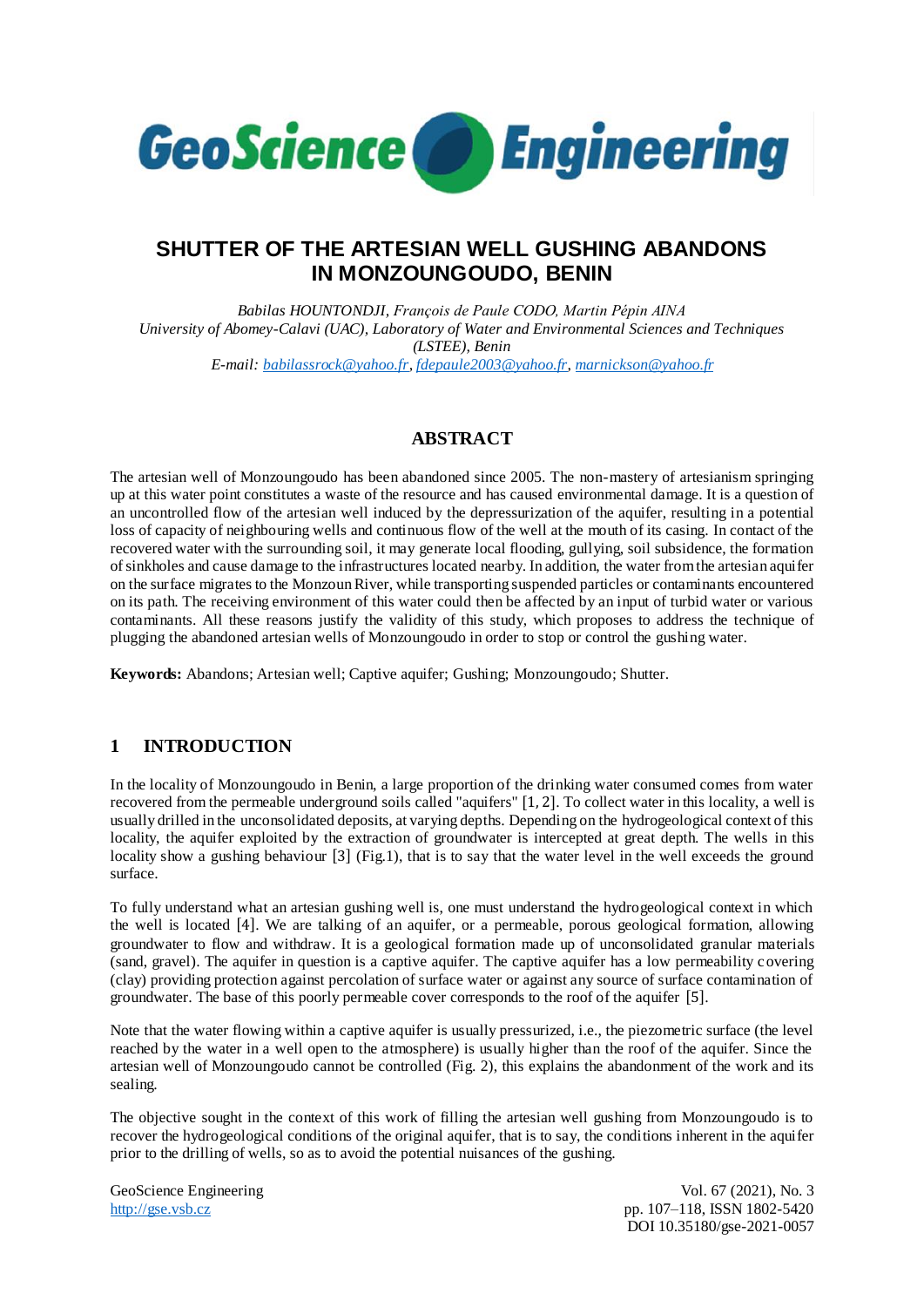

*Figure 1. Artesian well* [3]



*Figure 2. Constant flow of water from the abandoned well in Monzoungoudo* [2]

# **2 MATERIALS AND METHOD**

### **2.1 Sealing procedure**

In the context of this work, the gushing of water is observed around the perimeter of the well, between the casing and the surrounding soil. According to the decision-making process leading to the plugging of a spouting well [6] (Fig. 3) the perimeter of the well should be sealed prior to the plugging work. To do this, several approaches can be considered. These methods consist, in particular, of the excavation or reaming of the outside of the well, followed by the filling of this excavation with a low permeability material (bentonite in granules, cement-bentonite grout, etc.). Depending on the context, it may be justified to avoid sealing work on the outside of the casing and to directly inject dense grout (sealing agent) inside the well. For example, if the composition of the surrounding soils is in part very loose, if it essentially shows the presence of large-diameter aggregates or if the flow gushing outside the casing is important, the recommended sealing works may worsen the situation.

Prior to injection work, the hydrostatic pressure to be alleviated must be assessed. To do this, the height of the water column between the aquifer roof (L) and the piezometric level (H) must be known (Fig. 4). The total length of this water column will provide the hydrostatic pressure to combat when selecting the grout. This total length can be achieved in a number of ways, but the most common methods require the installation of back-up casing or the installation of a pressure gauge at the wellhead.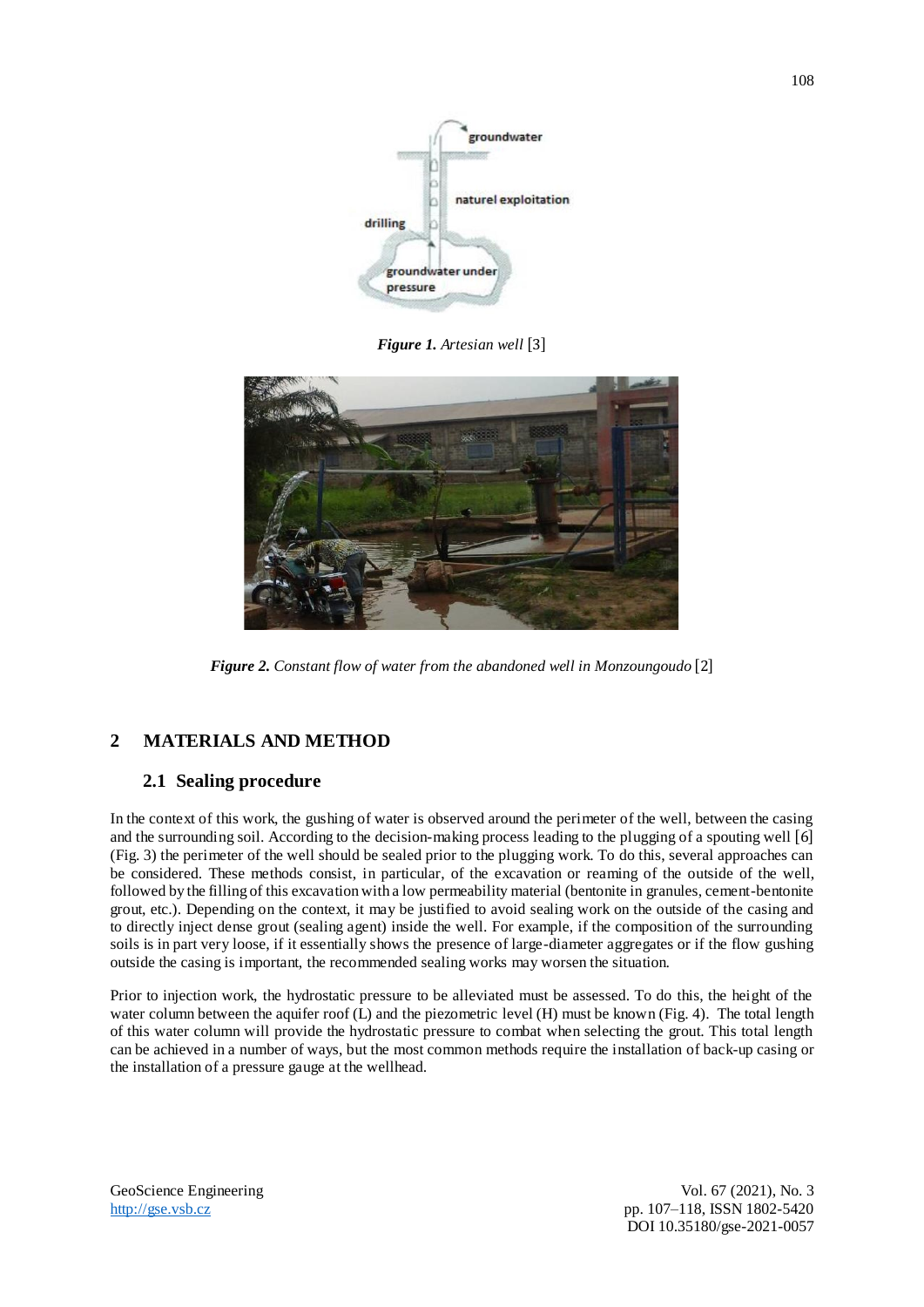

*Figure 3. Decision-making process leading to the plugging of a spouting well*

#### **2.1.1 Preparation**

Since the spout control device installed at the head of the artesian gushing well at Monzoungoudo is damaged (Fig. 5), before removing it, it is necessary to ensure that you have the necessary equipment to contain the flow from the well and the potential upwelling of the well sealing material.



*Figure 4. Layout of a gushing well for measuring the piezometric surface*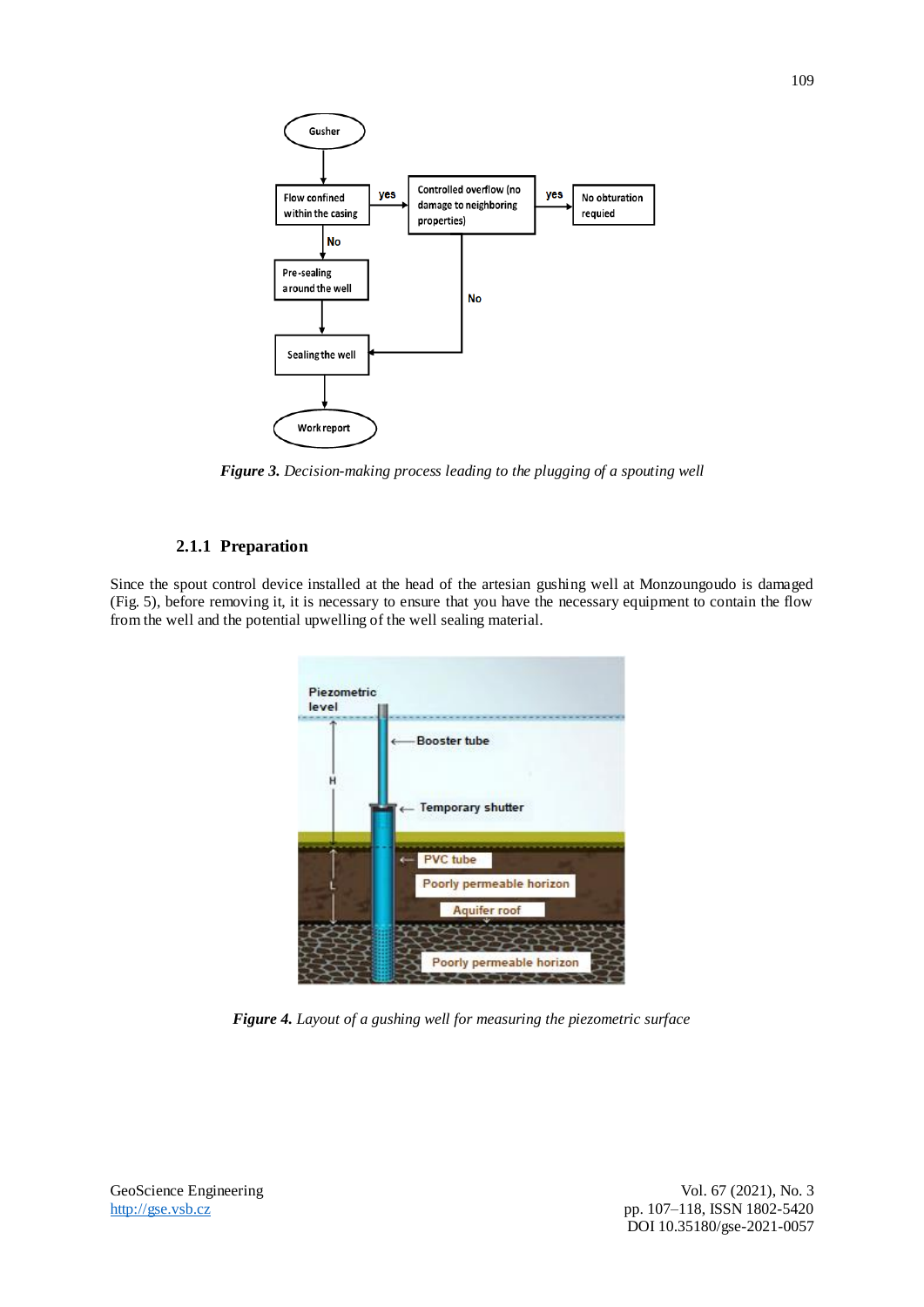

*Figure* 5. *Damaged wellhead equipment* [2]

#### **2.1.2 Piezometric level and pressure at ground level**

First, the piezometric level of the well must be determined (Fig. 4). The piezometric level represents the height above the ground surface at which the water level would be stabilized (in equilibrium with atmospheric pressure). To determine this level, it suffices to measure the height of the stabilized water level in relation to the ground surface (H).

To obtain the value of the piezometric level, the recommended methods consist of:

- Extending the casing until the water level stabilizes in the casing;
- Or equipping the well head with a pressure gauge. This second option measures the hydrostatic pressure at the end of the casing while the flow is blocked.

#### **2.1.2.1 Calculation method by adding extra casing**

Extension of the casing can be achieved by adding sections of steel pipe until the head of the casing exceeds the piezometric level. However, considering the springing nature of the well, it may prove to be simpler to equip the well with a pneumatic shutter with bypass pipe as shown in Figure 6, or with a mechanical shutter with by-pass (Fig. 7) and to provide them with an extra casing as an extension to the existing casing. The length of this extra casing must exceed the level of the piezometric surface (Fig. 4).

Note that the diameter of the extra casing has no impact on the measurement of the piezometric level since the hydrostatic pressure (p) which causes the water to rise in the casing is the product of the density of the liquid ( $\rho_{\text{liquid}}$ ), the gravitational force (g) and the height of the water column above the measuring point (h) [4].

$$
p = \rho_{liquid} \times g \times h \tag{1}
$$

where:

*P* is pressure [bars], *g* is Gravity acceleration g [m/s<sup>2</sup>] or [N/kg], and *h* is water column [m].

Once the piezometric surface has stabilized in the back-up casing (stopping the flow), the height (H) between the piezometric surface and the ground level can be measured (Fig. 4). This column of water above ground level is commonly called an "artesian water head". The artesian water head can then be converted to equivalent pressure to obtain the water pressure that would be measured at ground level. The conversion can be done as follows [7]: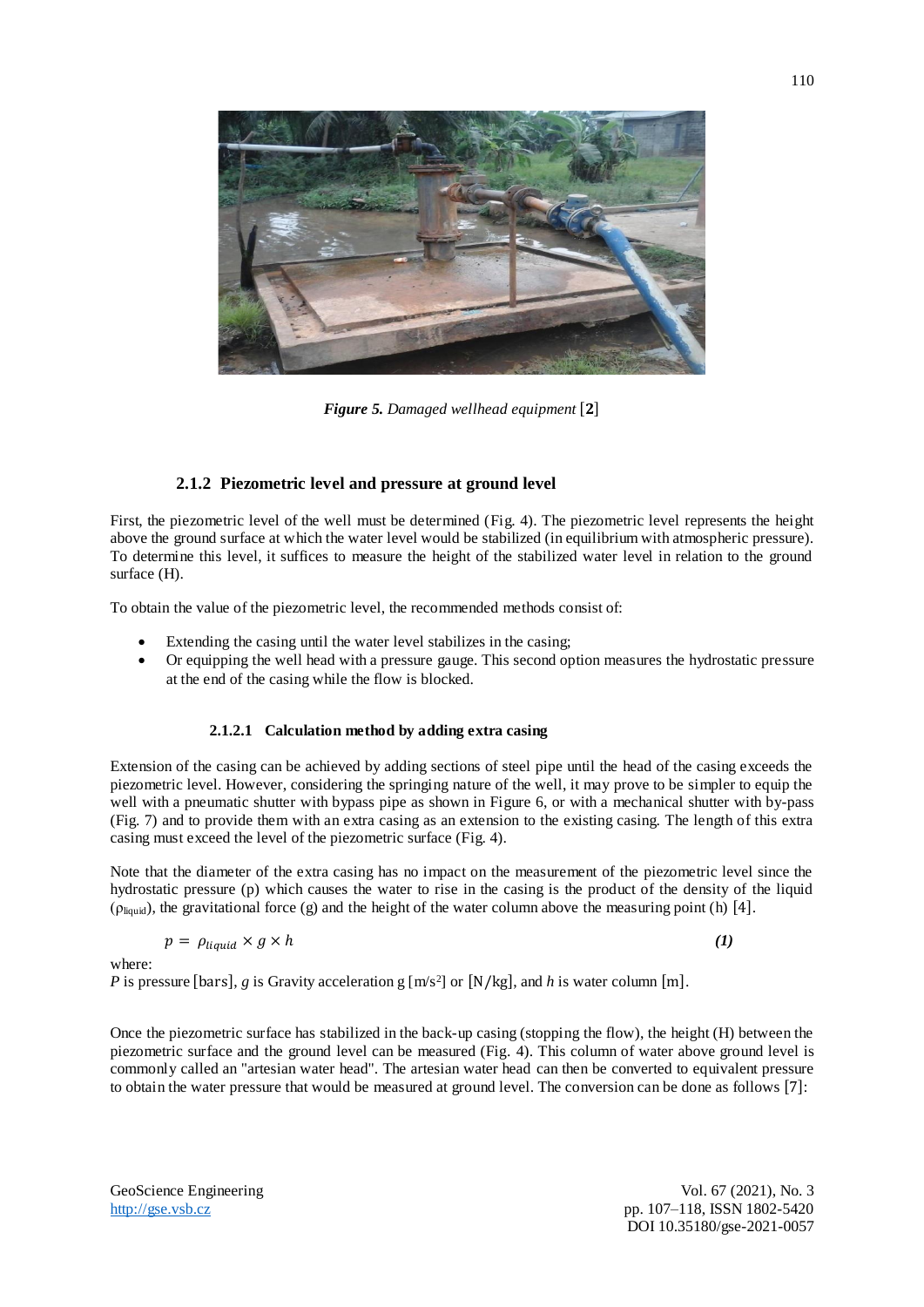| 1 m water = $1.42$ psi (9.8 kPa), or |  |
|--------------------------------------|--|
| 1 pi water = 0.433 psi (2.99 kPa)    |  |

Figures 8 and 9 respectively convert the height of a water column (in meters or feet) into a pressure value of the international system or the imperial system.

#### **2.1.2.2 Measurement method using a manometer**

The manometer measurement method consists of fitting a manometer to the well head and reading the pressure measurement directly there. There are several options for arranging a wellhead so that a pressure gauge can be installed. Figure 10 shows one type of device for plugging the well while measuring the pressure at the end of the casing.

The pressure read on the manometer (Pm) represents the pressure that would be read at the base of the water column between the piezometric level and the manometer (Fig. 11). To obtain the value of the pressure at ground level, it is important to:

- measure the height of the manometer (Hm) from the ground;
- convert this height (Hm) into pressure by Formulas 2 or 3;
- and add this value to the pressure measurement read on the manometer (Pm) to obtain the total pressure at ground level.



*Figure 6. Pneumatic shutter with bypass that can be fitted on a central casing for measuring the piezometric surface*



*Figure 7. Mechanical shutter with bypass that can be fitted on a central casing for measuring the piezometric surface*

GeoScience Engineering Vol. 67 (2021), No. 3 [http://gse.vsb.cz](http://gse.vsb.cz/) pp. 107–118, ISSN 1802-5420 DOI 10.35180/gse-2021-0057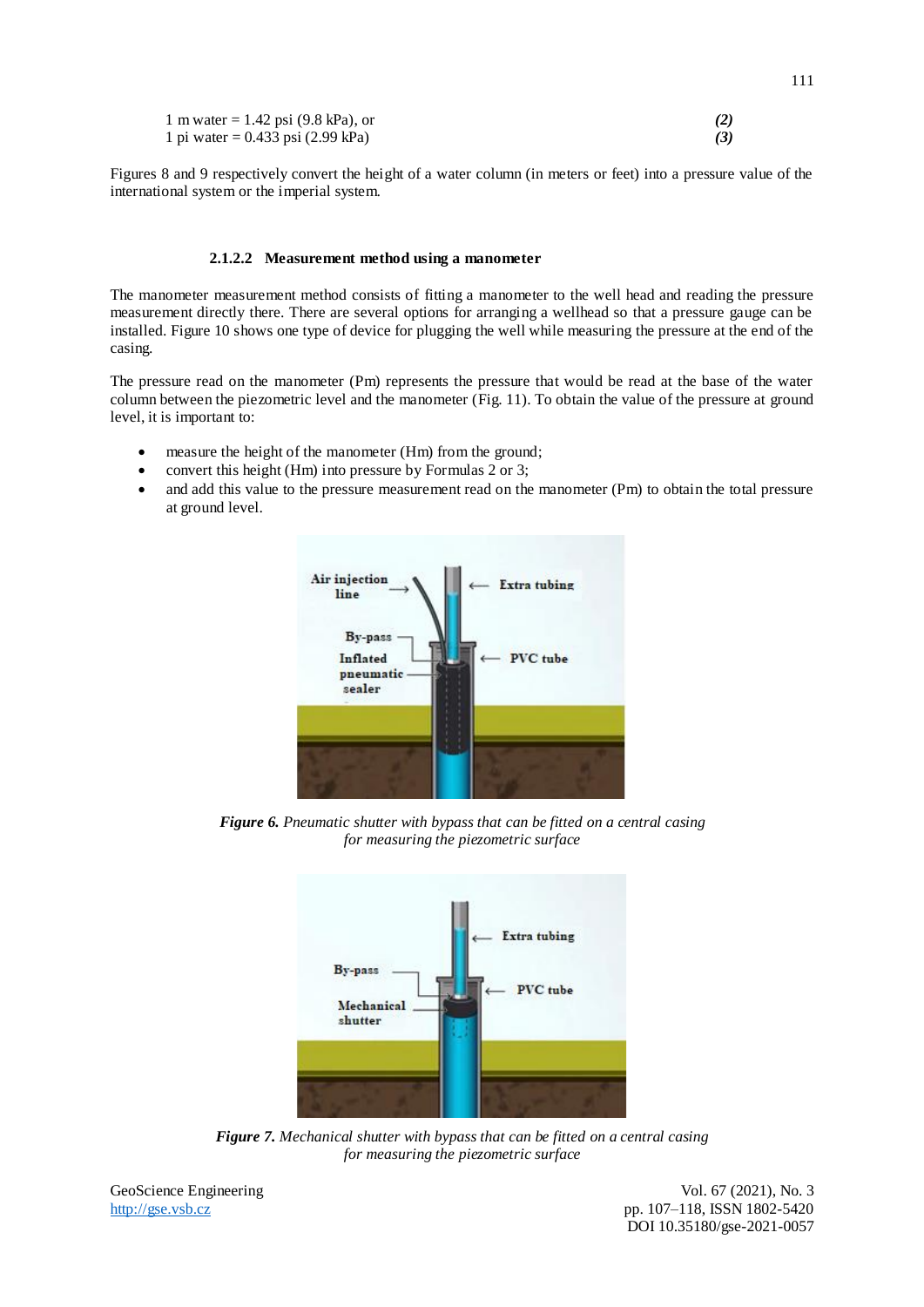

*Figure 8. Pressure equivalence chart as a function of thickness of the water column*



*Figure 9. Pressure equivalence chart as a function of thickness of the water column*

GeoScience Engineering Vol. 67 (2021), No. 3

[http://gse.vsb.cz](http://gse.vsb.cz/) pp. 107–118, ISSN 1802-5420 DOI 10.35180/gse-2021-0057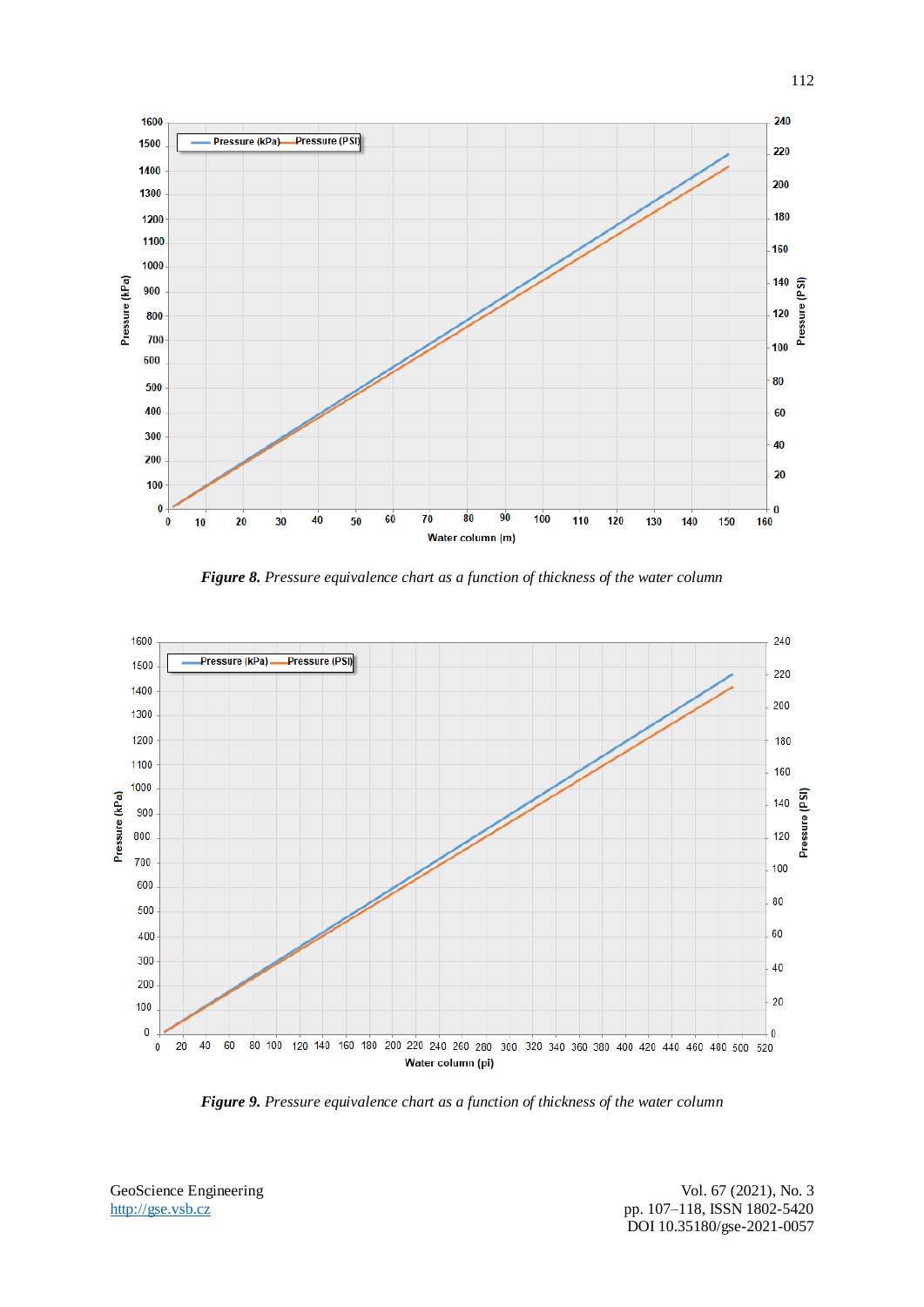If necessary, this value can be converted back to an artesian water head using Formulas 2 or 3 (see above), so as to obtain the height of the piezometric surface relative to the ground. This information will be required in the process of selecting the grout to be injected into the well.



*Figure 10. Well head fitted with a shutter fitted with a pressure gauge*



*Figure 11. Calculation of the piezometric level using a manometer*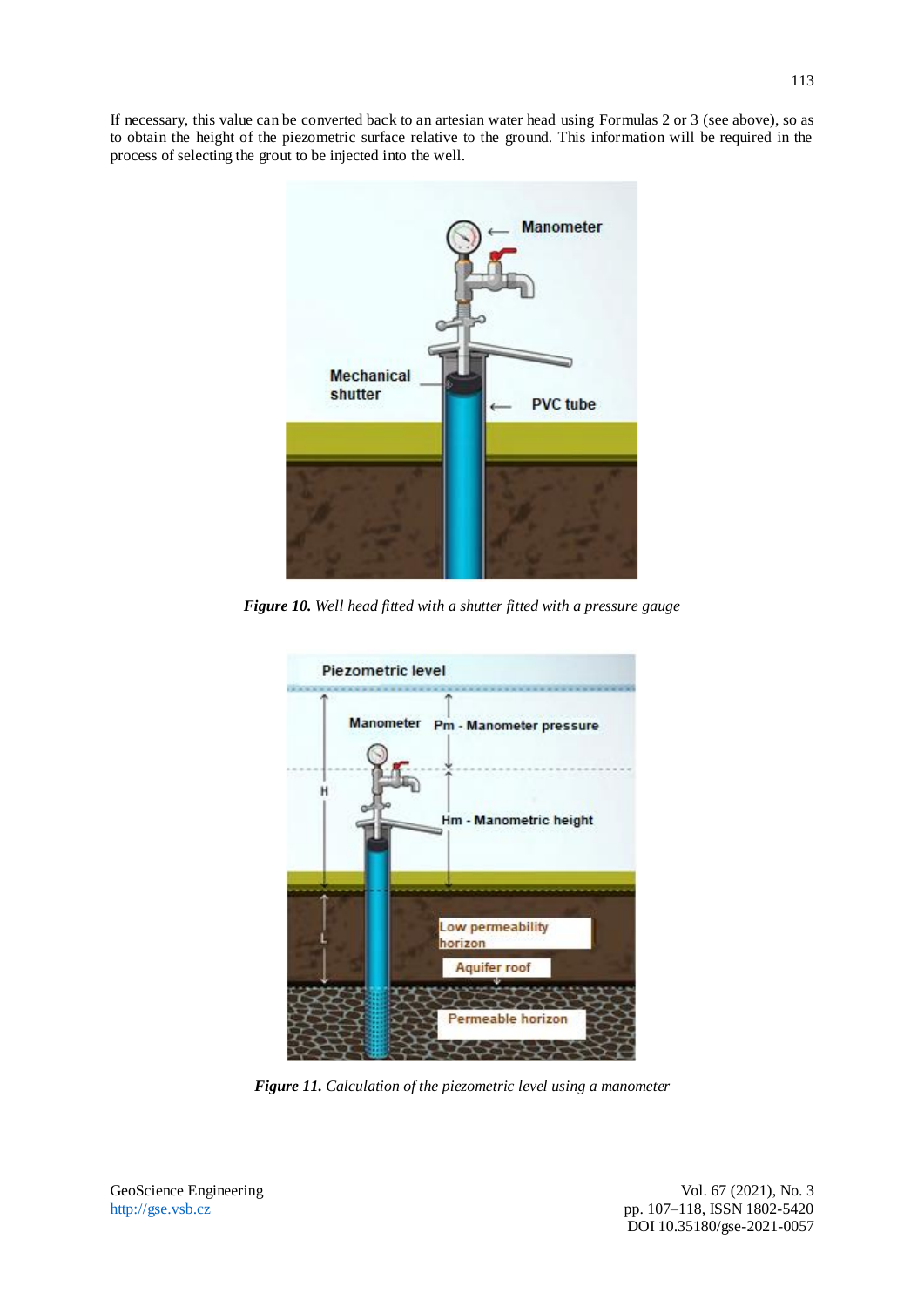#### **2.1.3 Hydrostatic pressure at the aquifer roof**

To obtain the hydrostatic pressure at the roof of the aquifer, that is to say the hydrostatic pressure to be combated, the depth (L) corresponding to the difference between the roof of the aquifer and the surface of the ground must be added (Fig. 11), at the distance between the ground surface and the piezometric level (H). Subsequently, this sum  $(H + L)$  can be converted into pressure by Formulas 2 or 3. The depth (L) is measured during drilling and the information is usually available in the drilling report for any water withdrawal installation.

#### **2.1.4 Selection of grout**

To select the type of grout that will be poured into the well in order to combat the hydrostatic pressure and permanently seal the well, the hydrostatic pressure value obtained must be distributed over the depth (L). Thus, we obtain a pressure per unit of length with which it is possible to combine different types of grout. Table 1 gives a non-exhaustive list of products recommended in the literature.

| Grout                                              | <b>Density</b> |           | Pressure per unit length |          |
|----------------------------------------------------|----------------|-----------|--------------------------|----------|
|                                                    | (kg/L)         | (lbs/gal) | (kPa/m)                  | (psi/pi) |
| Thixotropic cement $(4$ gal water/sack*)           | 1.98           | 16.5      | 19.45                    | 0.86     |
| Pure cement (5.2 gal water / sack)                 | 1.87           | 15.6      | 18.32                    | 0.81     |
| Pure cement (6.0 gal water / sack)                 | 1.80           | 15.0      | 17.64                    | 0.78     |
| Bentonite grout (30% solids)                       | 1.25           | 10.4      | 12.22                    | 0.54     |
| Bentonite grout (20% solids)                       | 1.14           | 9.5       | 11.08                    | 0.49     |
| Granular bentonite/polymer slurry (15% solids)     | 1.10           | 9.2       | 10.86                    | 0.48     |
| Bentonite drilling fluid (viscosity 38 sec)        | 1.08           | 9.0       | 10.63                    | 0.47     |
| Water                                              | 1.00           | 8.3       | 9.73                     | 0.43     |
| * with cement friction reducer/fluid loss additive |                |           |                          |          |

#### *Table 1. Hydrostatic pressure of different types of grout* [8]

### **2.2 The data necessary for the plugging of the artesian well of Monzoungoudo**

#### **2.2.1 Geometry and hydrodynamics of the artesian well of Monzoungoudo**

The data concerning the geometry and hydrodynamics of the borehole are grouped together in Table 2 and mainly concern the technical data of the hydraulic borehole carried out in the village of Monzoungoudo and which are provided by the General Directorate of Water of Benin (DGEau).

#### **2.2.2 Lithological section of the artesian well of Monzoungoudo**

The artesian well gushing from Monzoungoudo crosses all the geological formations in the study area. It is a rotary drilling, which produced cuttings [9]. The interpretation of the cuttings made it possible to recognize the geology of Mouzoungoudo and to carry out the log and the litho-stratigraphic section. The lithological section reveals a surface sedimentary level between 0 and 1m thick, formed of topsoil. Then, between 1 and 3 m there is a formation of lateritic clay. Between 3 and 15 m yellow clay spreads out. Between 15 and 57 m there is plastic clay. Between 57 and 75 m we find shell limestone.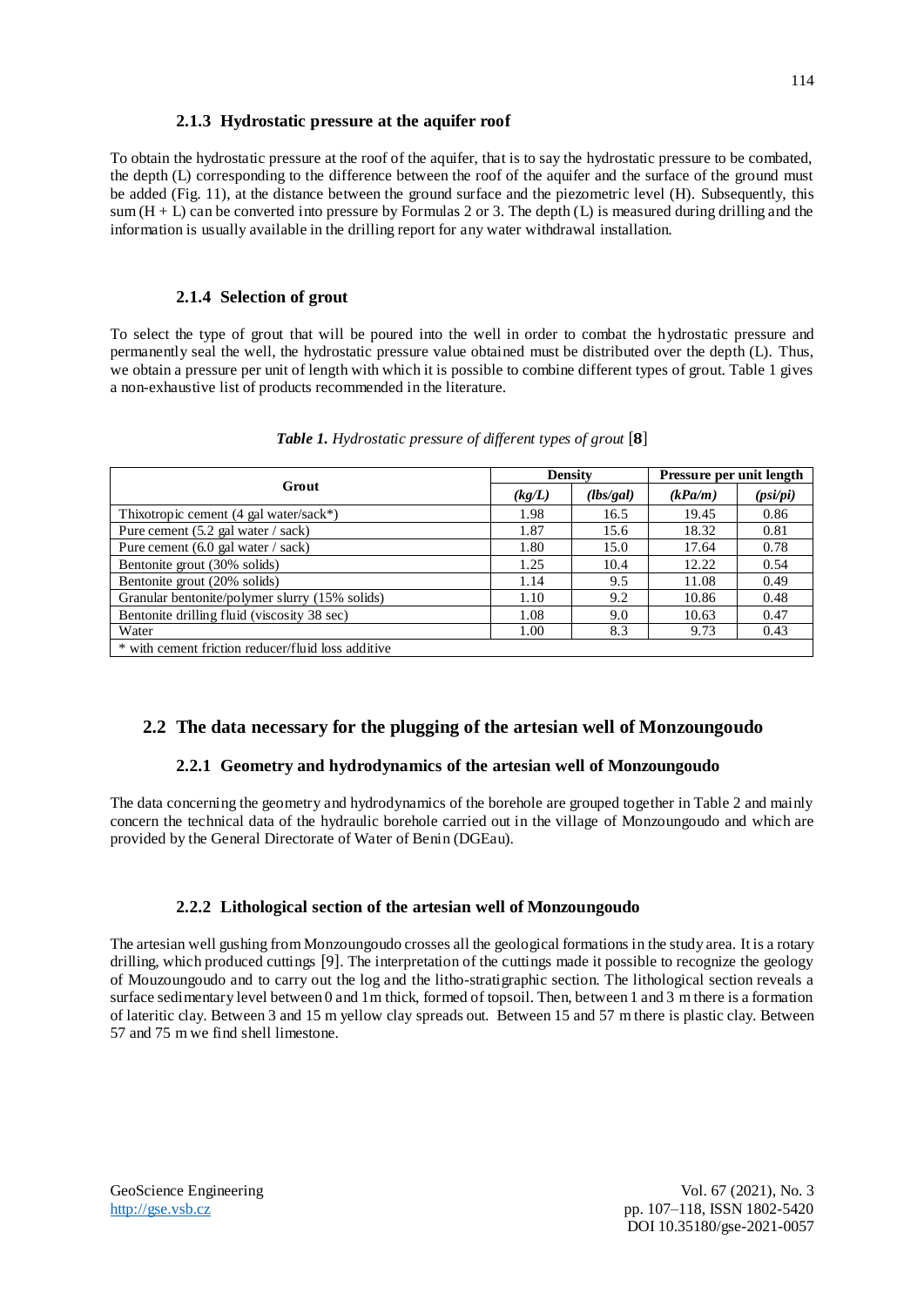| Geometric characteristics and hydrodynamic parameters from the artesian well<br>of Monzoungoudo |               |  |
|-------------------------------------------------------------------------------------------------|---------------|--|
| <b>Settings</b>                                                                                 | <b>Values</b> |  |
| Well depth $H(m)$                                                                               | 244.18        |  |
| Well diameter D (m)                                                                             | 0.126         |  |
| Flow O $\text{(cm}^3\text{/s)}$                                                                 | 2000          |  |
| Gravity acceleration $g(m/s^2 \text{ or } N/kg)$                                                | 9.81          |  |
| Wellhead pressure $p_2$ (bars)                                                                  | 4.16          |  |
| Absolute pipe roughness $\varepsilon$ (mm)                                                      | 0.12          |  |

*Table 2. Geometric characteristics and hydrodynamic parameters of the artesian spouting well of Monzoungoudo* [1]

Between 75 and 135 m we find clayey limestone. Between 135 and 184 m we find more or less calcareous pyritic clay. Between 184 and 201 m we find an alternation of clay and limestone. Between 201 and 214 m we find sandy clay. Between 214 and 244.18 m we find fine and medium-grained white quartz sand. Figure 12 shows the cross section of the Monzoungoudo well.

#### **3 RESULTS AND DISCUSSION**

In this part, we will present the results obtained for the choice of grout as well as for its placement in the well.

#### **3.1 Results: Choice of grout**

The artesian well spouting Monzoungoudo at its piezometric surface (H) which is 3 meters from the ground surface intercepted the roof of the aquifer at a depth of 184 meters (L) from the ground. The height of the water at the top of the aquifer (H+L) is therefore 187 meters, which is equivalent to a calculated pressure of 1832.6 kPa (using Formula 1). Then, to know the pressure per unit of length to be used in the selection of the grout, the hydrostatic pressure calculated at the top of the aquifer (1832.6 kPa) must be divided by the length of the water column separating it from the ground surface (L=184 m). Thus, a value of 9.96 kPa/m is obtained. The next step is to select a grout whose density will counter an equivalent or greater hydrostatic pressure, as shown in Table 1. Here, a "bentonite drilling fluid (viscosity 38 sec)" grout would be acceptable.

### **3.2 Discussion: Placing the grout in the well**

#### **3.2.1 Filling of the section of the well open to the aquifer**

The portion of the casing open to the aquifer must be filled with clean sand. However, before starting any filling, it is imperative to confirm the depth of the well by an in-situ measurement. This measurement will confirm the position of the bottom of the well and especially the absence of objects or residues obstructing the well. In the event that the depth measured on the site is lower than the data collected before the work (total depth available in the drilling report), it is recommended to inspect the well using a camera, so as to determine the source of the obstruction, and to rule on the possibility that this obstruction does not interfere with the work of plugging the well, in particular with the placement of the grout. It is only after the filling of the open section to the aquifer is complete that the sealing of the well can begin. Regardless of the type of aquifer used, filling must be carried out using an inert material (silica sand, clean gravel, etc.) so as to fill, at a minimum, the entire section of the open well to the top of the aquifer and minimize the loss of grout in the aquifer (Figs. 13A and 13B).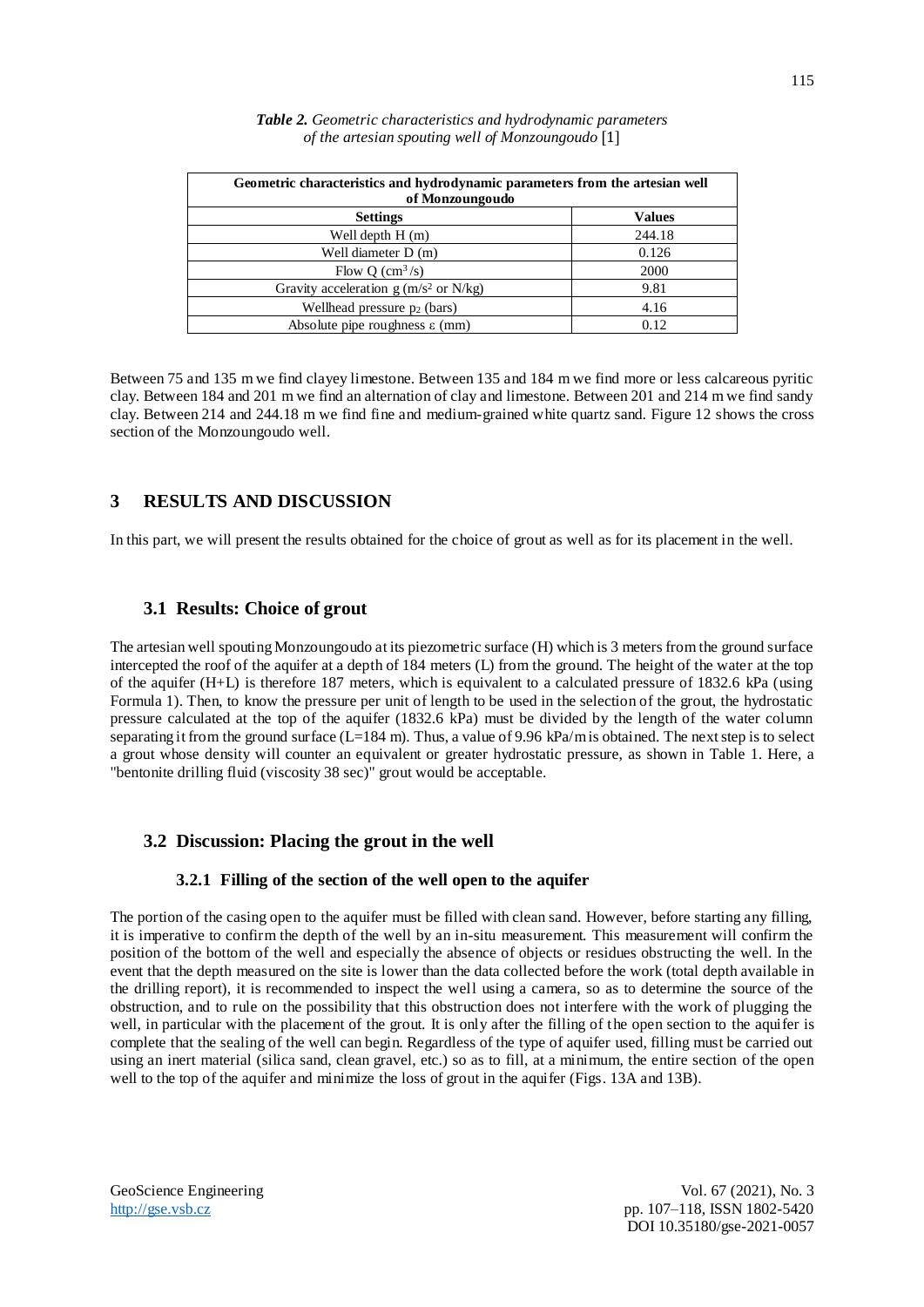#### **3.2.2 Placement of the grout itself**

The actual placement of the grout in the well will be done from the bottom up through an injection pipe (hopper), the end of which will be positioned slightly above the filling material, like illustrated in Figure 13B. When the pressure in the injection line is such that the efficiency of the placement of the grout will be affected or the consistency of the grout overflowing on the surface no longer shows any sign of dilution, the line can be gradually raised. The injection should be held in place until the consistency of the overflowing grout on the surface is the same as the consistency of the injected grout (Fig. 13C). The diameter chosen for the injection line must be as large as possible to facilitate the placement of the grout and limit the injection pressure.



*Figure 12. Lithological section of the artesian well of Monzoungoudo* [1]

#### **3.2.3 Removal of casing and components**

Considering the probability that artesian pressures cause the creation of preferential paths along the outer surface of the casing, it is recommended to seal the area between the outer wall of the casing and the surrounding unconsolidated deposits. There are two ways to achieve this, depending on whether the casing can be removed or not. If the casing can be removed, this should be done during the injection of the grout or immediately after its placement, before the latter begins to set (Fig. 13D). Following the removal of the casing, the level of the grout in the well may decrease. In this case, it is required to make up for this decrease by adding an additional volume of grout so that the final level is one meter from the ground surface. In a context where the casing cannot be removed, it is recommended to perforate the casing so as to allow the injection of grout in contact with the casing and unconsolidated deposits, over the entire contact. ASTM D-5299 [10] recommends drilling the casing to allow the grout to enter along the contact between the surrounding unconsolidated deposits and the outer surface of the casing (Fig. 13E). This standard proposes the arrangement of a minimum of four perforations of a few centimetres in length distributed over the same level of the periphery of the casing. This perforation pattern should be repeated vertically with five rows of perforations per  $\pm$  0.3 meter (1 foot) section of casing. An alternative to this approach would be to cut the casing directly above the screen (for wells in overburden) and remove the casing afterwards.

GeoScience Engineering Vol. 67 (2021), No. 3 [http://gse.vsb.cz](http://gse.vsb.cz/) pp. 107–118, ISSN 1802-5420 DOI 10.35180/gse-2021-0057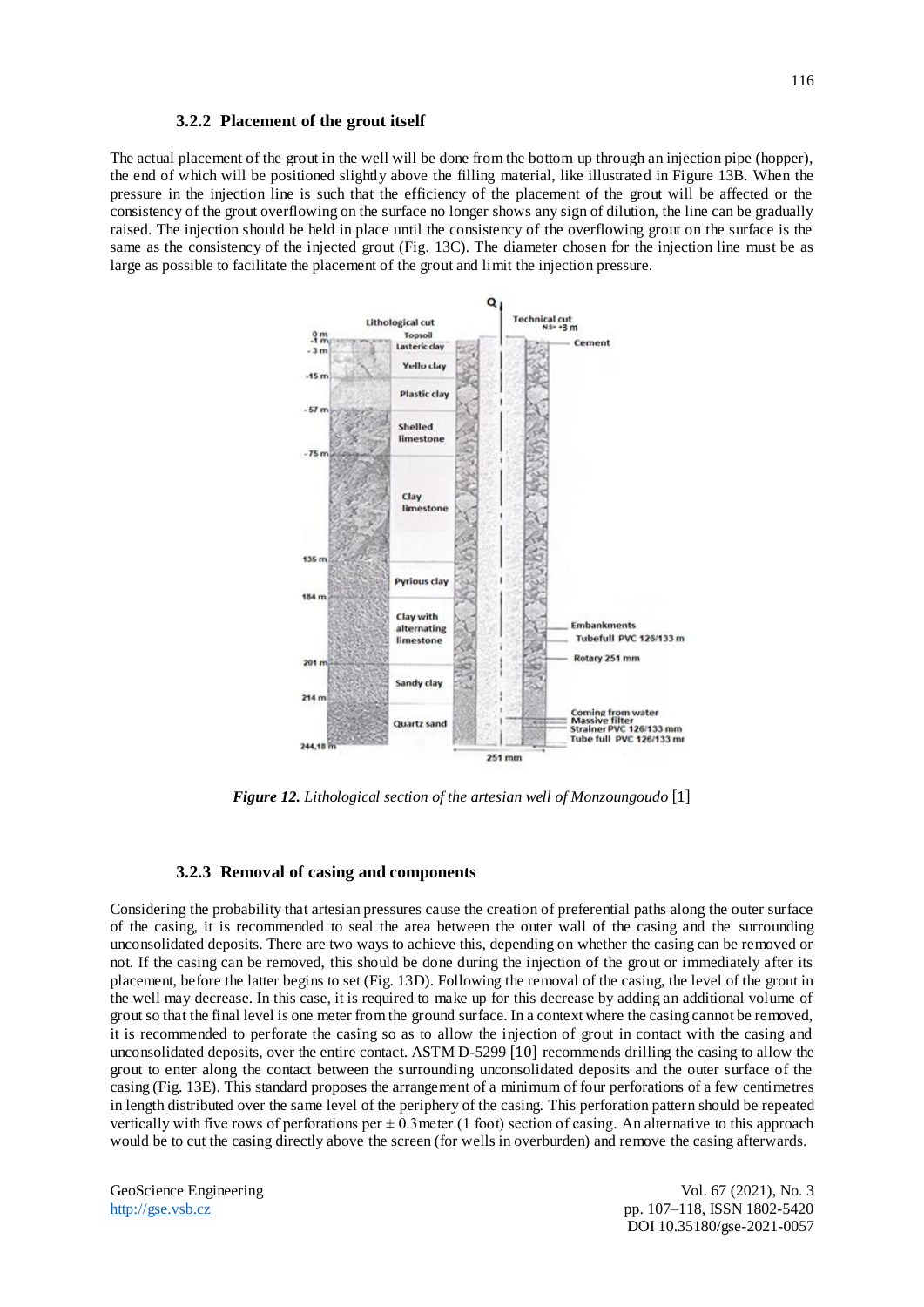

*Figure 13. Sequence of sealing of a spouting artesian well (A, B,C,D,E)*

### **4 CONCLUSION**

The objective of this study is to plug the artesian well spouting Monzoungoudo in order to restore the hydrogeological conditions of the original aquifer, that is to say the conditions inherent in the aquifer prior to the well drilling work, so as to avoid the potential nuisance of the spout. To achieve this objective a "bentonite drilling fluid (viscosity 38 sec)" grout was selected for the sealing of the well from the archival data (geological, hydrogeological, piezometric, etc.) of the well. Thus, this structure can be controlled and will no longer cause damage to the environment.

In general, the abandonment and sealing of wells is therefore an aspect in its own right in the protection of the environment and in particular in the protection of groundwater resources, since an abandoned well is a fragile point in the system which, if not properly treated, can be the cause of pollution or more or less serious changes in groundwater resources.

It is therefore a serious problem that must be treated carefully, taking into account the technical requirements and recommendations listed in this paper as the rules of the art. The techniques involved in these actions require a detailed analysis of the hydrogeological context and the conditions of realization of a work to respond to each particular case.

#### **REFERENCES**

- [1] DGEau. *Carte hydrogéologique du bassin sédimentaire côtier du Bénin (Hydrogeological map of the coastal sedimentary basin of Benin)*. Deutsche Gesellschaft fur Internationale Zusammenarbeit (GIZ) Gmbh, 2012.
- [2] HOUNTONDJI, B. *Hydrodynamique du Système Réservoir-Puits de production de Monzoungoudo pour son approvisionnement en eau [Hydrodynamics of the Monzoungoudo Reservoir-Production Well System for its water supply]*. Benin, 2019. Dissertation. l'Université d'Abomey-Calavi, Benin.
- [3] BEN, L.M. Simulation des écoulements dans les puits producteurs avec injection [Simulation of flows in producing wells with injection]. *Mémoire de fin d'étude d'Ingénieur d'Etat*. 2002, Université Ouargla d'Algérie.
- [4] US ARMY CORPS OF ENGINEERS. *Engineering and Design. Monitoring Well Design, Installation, and Documentation at Hazardous, Toxic, and Radioactive Waste Sites – Engineer Manual*. Manual No1110-1- 4000, 1998.

GeoScience Engineering Vol. 67 (2021), No. 3 [http://gse.vsb.cz](http://gse.vsb.cz/) pp. 107–118, ISSN 1802-5420 DOI 10.35180/gse-2021-0057